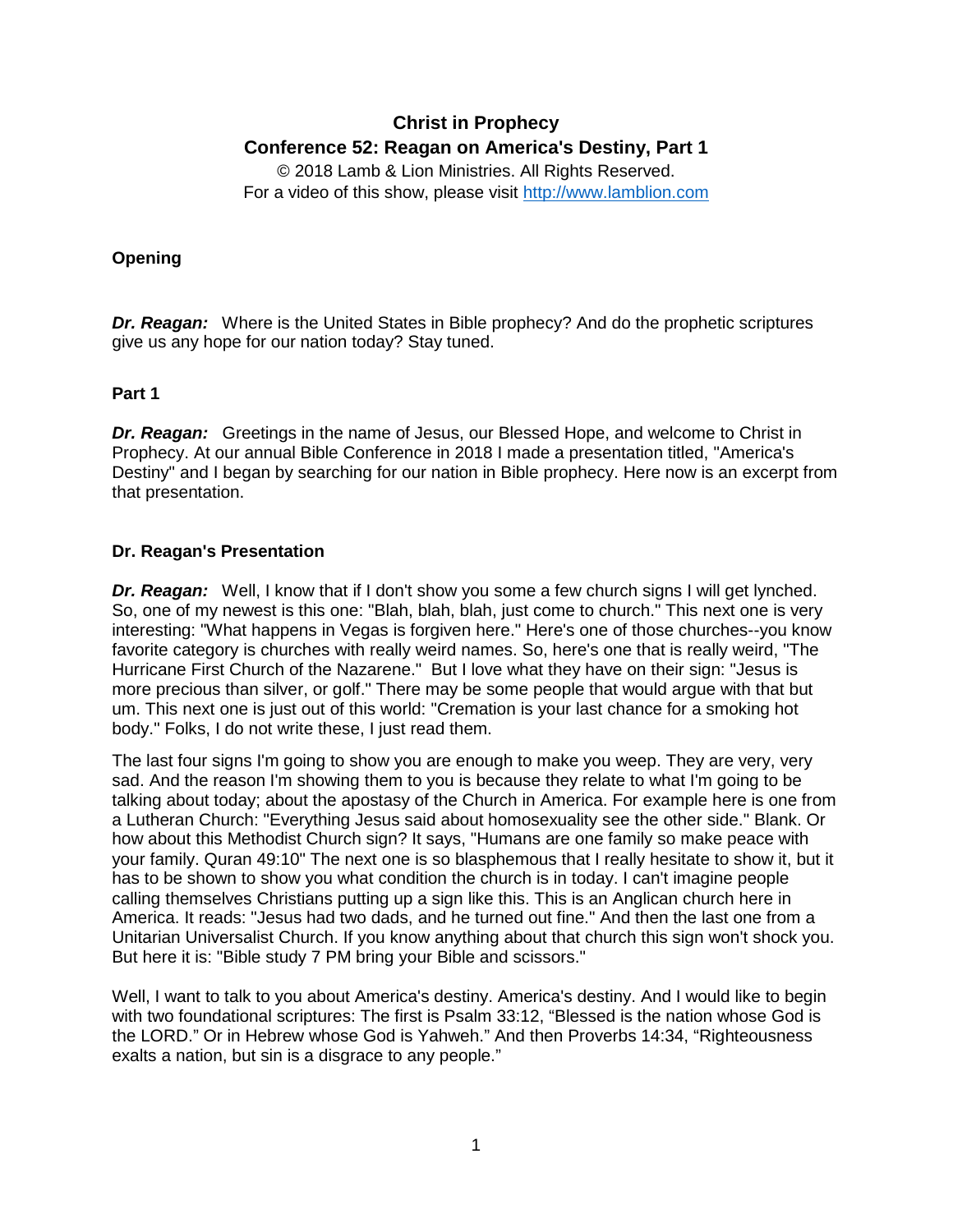Ever since I began holding Bible prophecy conferences 38 years ago, the number one question that has always been asked when we would open it to questions is: "Where is the United States in Bible prophecy?"

The horrific events of September 11, 2001 intensified the importance and the frequency of that question and that is certainly understandable. The Bible is full of prophecies about nations.

Nearly all the Hebrew prophets spoke about Israel or Judah or both, and many of their prophecies concerned the City of Jerusalem.

Daniel focused on world empires, and in the process he wrote history in advance better than most historians have after the fact. Daniel and many other prophets spoke about what the configuration of nations would be in the end times before the return of Jesus.

They told us that there would be a resurrection of the Roman Empire in Europe. They told us that there would be the re-establishment of the state of Israel. They told us that Israel would be besieged by surrounding Arab armies. They mentioned that Israel would be menaced by Russia and its allies in the north. And nations in the Far East would be capable of sending an army of 200 million men against the Middle East.

So, where is the United States in Bible prophecy? How could the prophets have overlook our nation? And what makes this question even more perplexing is that the signs of the times indicate that we are living right on the threshold of the Tribulation, and we are the world's dominant superpower! So how in the world could the Bible fail to mention us?

The search for the United States in Bible prophecy has been extensive, it has been intensive. It has also been very imaginative. In the 19th Century, one of the most favorite locations of the US in prophecy among Bible prophecy scholars was Isaiah chapter 18. Where it mentions, "A tall, smooth-skinned people who are feared far and wide." "A powerful nation whose land is divided by waters." Entire books were written on this.

But the problem with applying Isaiah 18 to the United States is that the chapter begins by specifically saying it is talking about Cush, it identifies the nation it is talking about. And Cush is the modern day nation of Sudan located in the northern part of Africa. And the river it is talking about of course is the Nile River that runs right through the middle of Sudan.

During the 20th Century, The most popular place to find our nation in prophecy shifted to the Ezekiel 38 and 39 where it says that there is going to be an end time battle called Gog & Magog and it says this is going to be a massive invasion of Israel by Israel and certain allies. All of which today are Muslim nations.

Ezekiel 38:13 states that when the Russian invasion of Israel occurs in the end times, quote "the merchants of Tarshish, with all its villages," will speak out against the invasion. They won't do anything about it they just speak out about it. Tarshish was identified as Britain and the villages were identified as Britain's English speaking colonies, and that of course meant the United States of America.

However later in the century, the identification of Tarshish shifted to Spain. And to compensate for this, the advocates of this theory simply pointed out where did Columbus come from? Spain. Therefore we are not really a village of Britain we are a village of Spain. I think you can being to see how desperate people are to find the United States in Bible prophecy.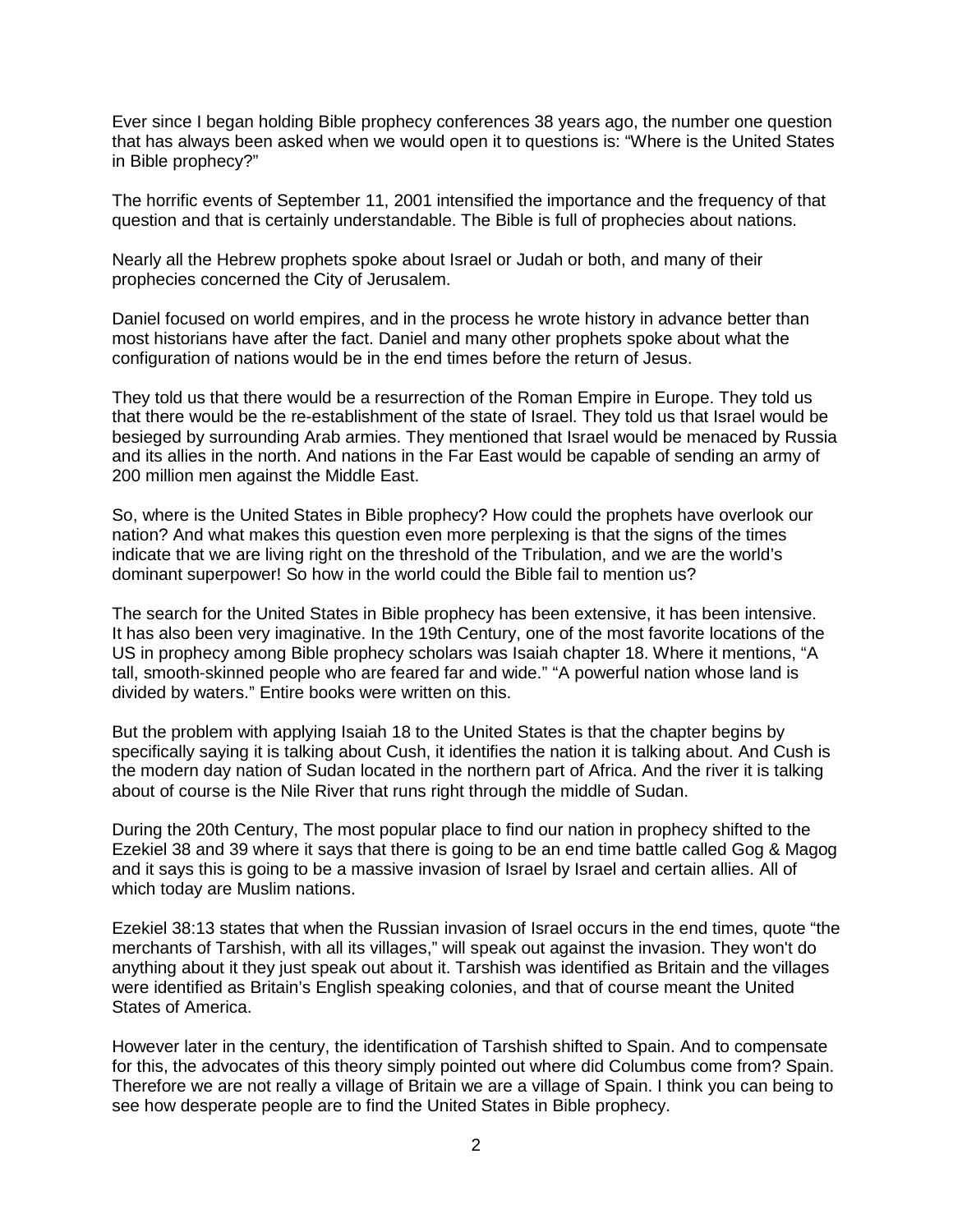Actually, the latest anthropological and metallurgical scientific evidence points rather conclusively to the fact that Tarshish was the ancient island of Sardinia. The second largest island in the Mediterranean, only after Sicily. And I don't think anybody is going to be so bold now as to claim that we are one of the young villages of Sardinia.

This brings us to what I consider to be the most imaginative and the silliest identification of our nation in Bible prophecy. It is found in Revelation 12:13 it states that when the Antichrist attempts to annihilate the Jews in the second half of the Tribulation, the Jews in Israel will flee "on the wings of a great eagle." Now entire books have been written about this. Believe it or not, some people have seized on this imagery to teach that the United States, whose national symbol is the eagle, will supply the end time air lift of the Jews out of Israel.

But, folks, the Bible is its own best interpreter. And when you look up the phrase, "wings of an eagle," which is always the way you do this, you see where this is used elsewhere in the Bible. You will find that it is the same phrase that God used in Exodus 19:4 to describe how He brought the Israelites out of Egypt. Here is what it says, "You yourselves have seen what I did to the Egyptians, and how I bore you on eagles' wings, and brought you to Myself." They were not flown out of Egypt on an airplane.

And the same imagery is used in Deuteronomy 32:11 where it says, "Like an eagle that stirs up its nest, that hovers over its young, He, the Lord, spread His wings and caught them, and carried them on His pinions." Speaking of their wandering in the wilderness.

In Revelation 12, God is the eagle, it is not the United States of America. What the passage in Revelation 12 is saying is that God is going to supernaturally protect the Jewish people when they flee from the Antichrist into Jordan during the last half of the Tribulation.

This brings us to what is today's most popular place for identifying The United States in Bible prophecy. This is now the number one place. It is found in Revelation 18 which speaks of a great empire dominating the world in the end times called Babylon the Great that will be destroyed by God in one hour of one day.

Now there is no doubt, as this book claims, there is no doubt that the United States has many similarities with this corrupt commercial empire described in Revelation 18. The empire is described as one in rebellion against God, to the point that it has become a dwelling place of demons. It further states that the immorality of this empire has corrupted all the nations of the world. It also is made clear that this Babylon the great will completely dominate the world economy, and its destruction will result in the collapse of the economies of all nations. And this will cause the kings, merchants and shipmasters to weep and lament and cry out, "Woe, woe, woe!"

In the present international context, it certainly sounds like the United States. But, again, the Bible is its own best interpreter, and chapter 17 of Revelation makes it clear that Babylon the Great in the end time is going to be the end time world empire of the Antichrist centered in Rome, and not in Washington, D.C.

Yes, this is going to be a world empire, not just a local empire like ours. But a world empire and you can believe that when it collapses the whole world economies will collapse.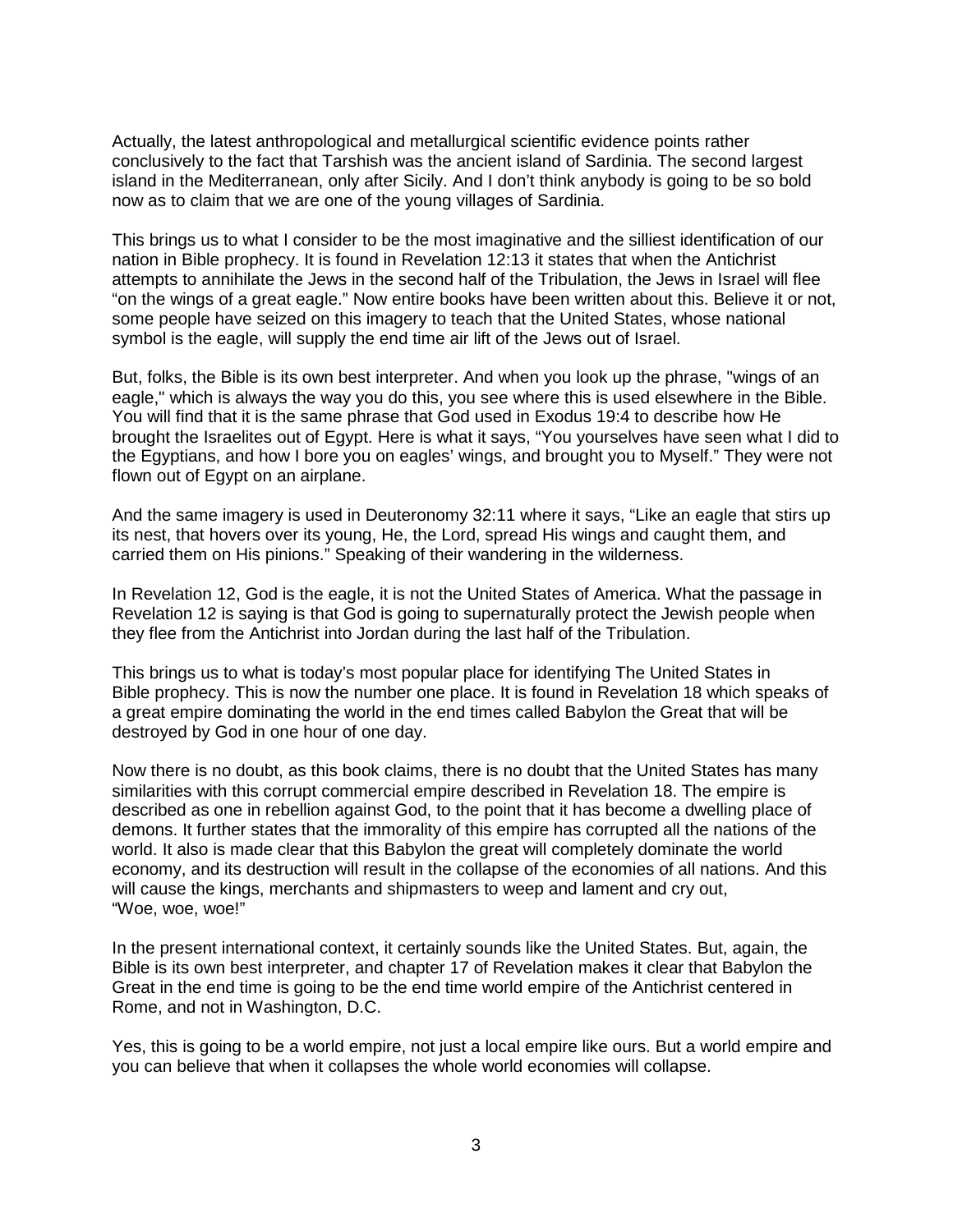Many Bible prophecies have prefillment in symbolic type before they are ultimately fulfilled in reality. And the destruction of the United States whether internally or externally, and the impact of that destruction upon the world, could certainly constitute a symbolic prefillment of Revelation 18. But, the true fulfillment will have to await the annihilation of the world empire of the Antichrist.

So, my conclusion is that the United States is not specifically mentioned in Bible prophecy. We are covered by general prophecies that relate to all nations, but beyond those, our end time destiny is not specifically mentioned. But this conclusion raises more questions than it answers. Why aren't we mentioned? How could the Bible be silent about us?

Well, there are several possible scenarios to explain our absence from end time Bible prophecy. For example one would be an internal terrorist attacks. Because of our freedoms, because of our open borders, we are a sitting duck for terrorist attacks that could fatally disrupt of our society. Such attacks could take various forms: biological, chemical, electronic. They could even take the form of suitcase nuclear dirty bombs. It is almost impossible to protect a society from suicide terrorists who are willing to sacrifice themselves for their cause.

Another possible scenario would be an external nuclear attack. This could either be a direct hit or more probably an indirect one in the form of an electromagnetic pulse explosions in the atmosphere above our nation, which would invalidate our electric grid. Or perhaps internal moral rot like the Roman Empire, a third possibility. Internal collapse due to moral rot which could lead to the breakdown of law and order, resulting in widespread violence. Like we're seeing across the United States today.

A fourth possibility would be an economic collapse due to the astronomical national debt we have so recklessly built up over the past few decades, now totally 21 trillion dollars. That is a classic exponential curve. In the first edition of my book about the U.S. in Bible prophecy, published in 2003, I wrote, "The first thing that comes to mind is an economic catastrophe that will result from our out of control debt situation. There is no way to escape the conclusion that America has become a debt junkie." I then concluded, "I believe an unprecedented economic collapse is highly likely because money is the real god of America, and the true God of this universe is a jealous One who does not tolerate idolatry. God, by His very nature, is going to be compelled to destroy our false god."

There is a fifth scenario that could explain our nation's absence in end time Bible prophecy, and it is the one I prefer and the one I pray for. I'm thinking, of course, of the Rapture of the Church. Even though we have become a secular nation, we still have many true Christians, many of which are in very powerful positions of government, industry and the military. The Rapture would produce mass chaos in our nation, more so than any other nation on the earth, on an unprecedented scale.

It would undoubtedly result in martial law. Probably the only way we could survive is to reach out to Europe and ask to be included in the European Union. So, once again, my conclusion is that the United States is not specifically mentioned in end time Bible Prophecy. But, we are there, we are there in prophetic type, in prophetic symbolism.

Now before I reveal our prophetic type, I want to take a moment to explain to you what I mean when I talk about a prophetic symbol or a prophetic type. So let's just look at that for a moment. A prophetic type is a symbol of a prophecy that is yet to be fulfilled. It prefigures a coming reality. It can be a person, it can be an event, it can be a ceremony, it can be an inanimate object.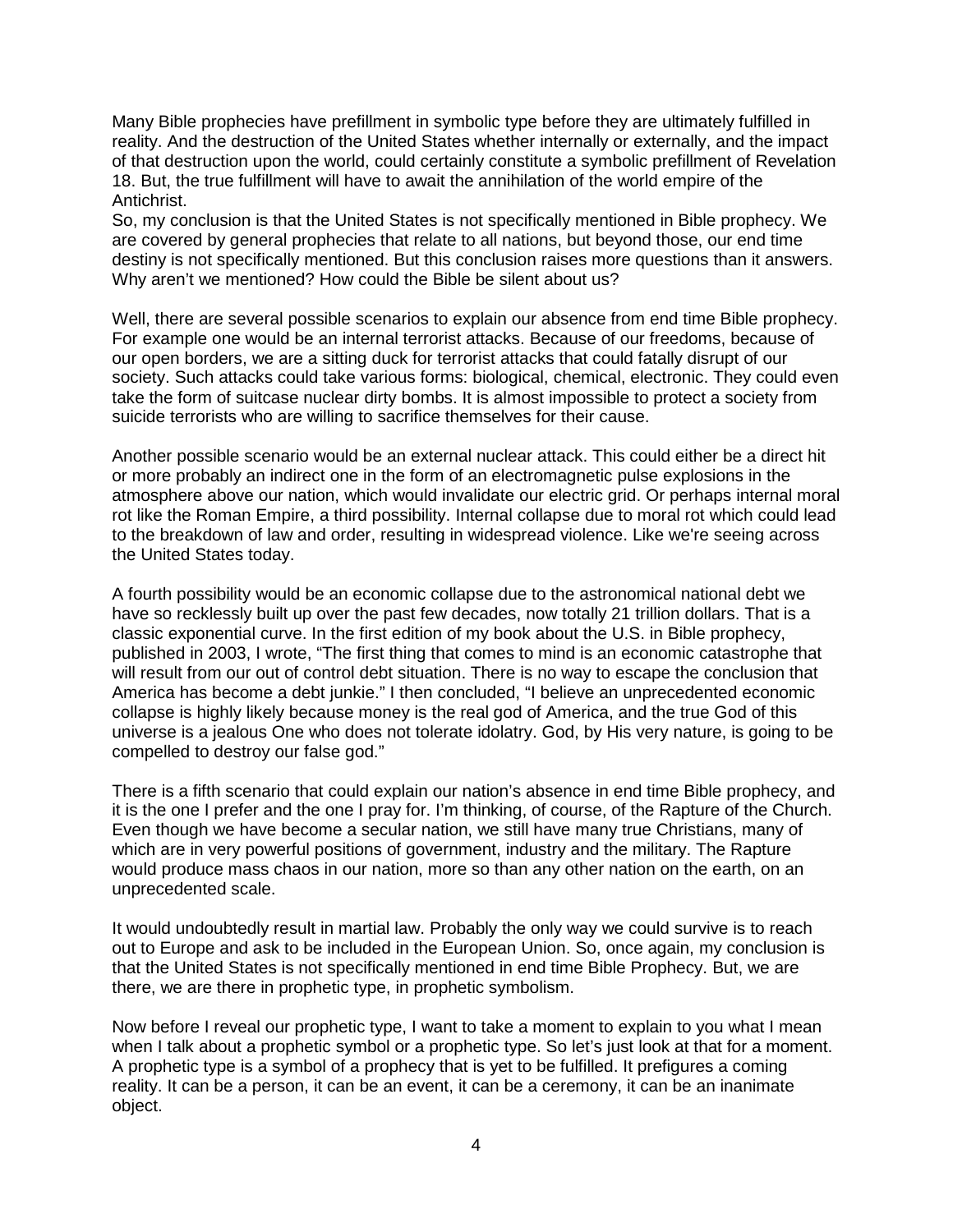For example the Greek tyrant, Antiochus Epiphanes was a prophetic type of the Antichrist who will appear on the world scene in the end times.

The Old Testament sacrificial system pointed prophetically as a prophetic type to the finality of the Cross.

Every aspect of the Ark of the Covenant was a prophecy about the Messiah. It was made of wood, saying the Messiah would be human. It was covered over with gold, saying the Messiah would be divine. It had three objects inside of it. It had the pot of Manna indicating the Messiah would be the Bread of Life. It had the tablets of Moses indicating that the Messiah would perfectly obey the Law of God. It had Aaron's rod that budded, that indicated the Messiah would be resurrected from the dead. And once a year the High Priest went in and sprinkled the blood on the Mercy Seat to indicate that it would be through the death of the Messiah that the Grace of God would cover the Law of God.

One of the most significant prophetic types in all the Bible is found in the scriptures concerning Joseph, whose life from beginning to end, was a prophetic type of the Messiah to come. Think about it for a moment. His life began when he went to his brethren with a message from God, just as Jesus came to His brethren, the Jewish people with a message from God. Joseph was rejected, Jesus was rejected. His brothers threw him in a pit to kill him, just Jesus was literally killed. He was saved from the pit, taken up and given a new life, just at the Messiah was literally resurrected from the dead. Joseph went to a far country where he took a Gentile bride, just as the risen Messiah departed for Heaven where He is currently taking a Gentile bride, the Church. Ultimately Joseph, serving as prince of Egypt, revealed himself to his brethren, and they accepted him, just as Jesus will one day reveal Himself to His Jewish brethren at His Second Coming when He returns as the King of kings, and Lord of lords and they will receive Him as their Messiah.

Now, I believe America's prophetic type is the ancient nation of Judah. You will remember that after the death of Solomon, the kingdom of David and Solomon split into two part, northern nation of Israel, southern nation of Judah. The northern nation of Israel was apostate from the moment it was founded. It was founded in rebellion against God and it continued in that condition for 208 years. It was finally conquered by the Assyrians in 722 BC. During its lifetime, the nation had 19 kings, and not a single one, not one, was considered righteous in the eyes of God.

The southern nation of Judah lasted 136 years longer for a total of 344 years. Eight of its 20 kings were considered righteous by the Lord. Now I want you to consider the parallels between Judah and our nation. The people of Judah were given great leaders like Hezekiah, Jehoshaphat and Josiah, just as we have been blessed in our country with great leaders like Washington, and Lincoln, the Roosevelts and Reagan. They enjoyed a great freedom unparalleled in that time, and we have also enjoyed tremendous freedom.

They were granted great prosperity by God just as we have been. And they were favored with abundant spiritual blessings just as we have been. Think of it the Shekinah Glory of God resided in their Temple in Jerusalem. And we have been blessed as a nation by God using our nation to proclaim the Gospel all over the world.

I wish I could stop there with this list of positive traits, positive parallels, but I cannot. That's because we share some of the negative characteristics of Judah as well. One is pride. Judah became proud of its blessings and people deceived themselves into thinking that they were the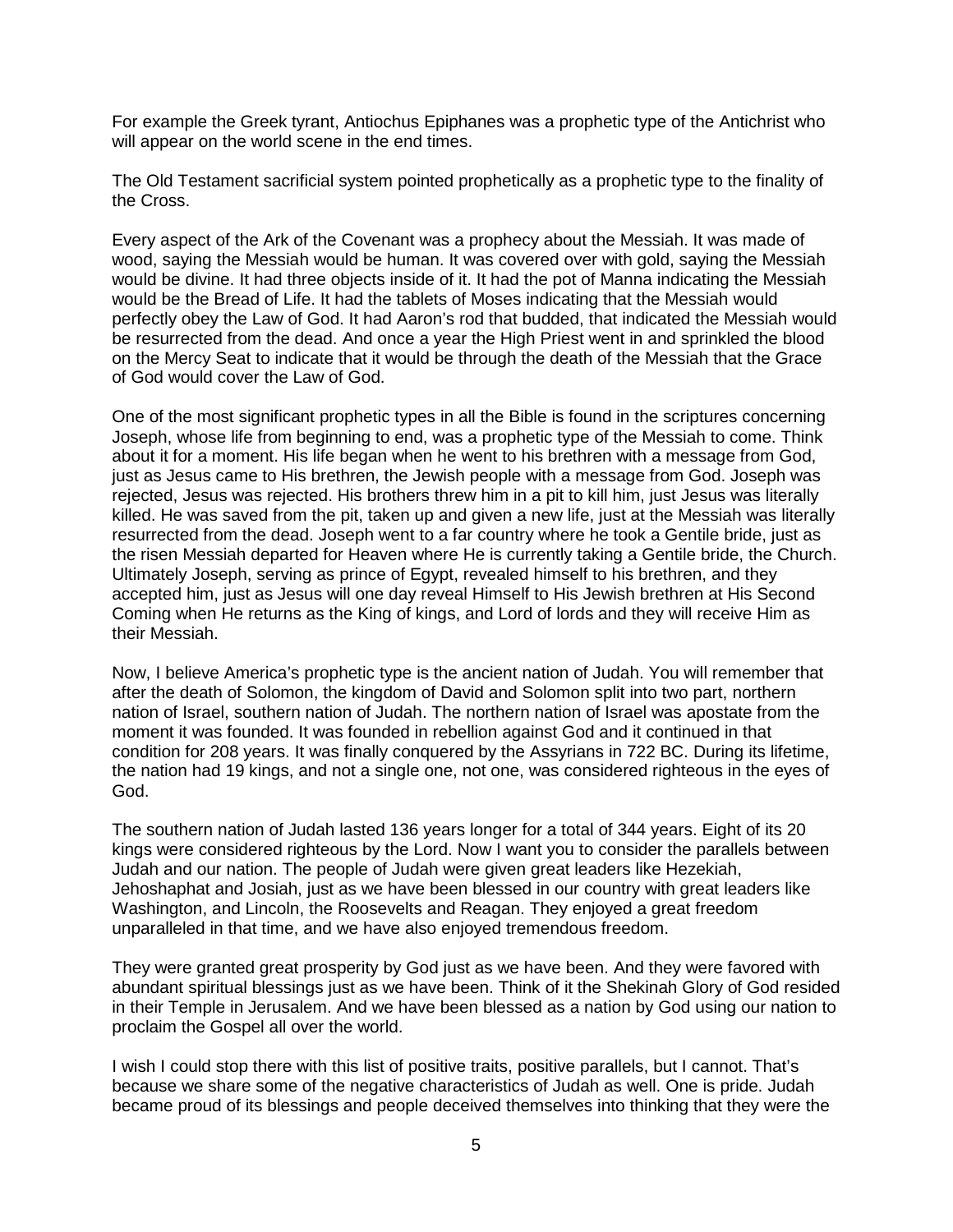ones responsible for their blessings. They forgot about the One who was truly responsible, just as we have in this nation. Another negative parallel is rebellion. As Judah distanced itself from God, it began to rebel against His Word, just as we are now in the process of doing the same thing in this country. The result for Judah was the destruction of their nation by the Babylonians in 586 BC.

But before God poured out His wrath on the nation, he patiently, patiently called them to repentance and warned them of impending judgment. He did that in two ways; He did it first through prophetic voices and secondly through remedial judgments. Let's consider the prophetic voices first.

In about 740 BC, God anointed a sophisticated and erudite man named Isaiah to be a prophet to Judah, and the first thing God asked him to do was to go out and conduct a spiritual inventory of the land. God knew the sins of the land. He wanted Isaiah to know them. Isaiah's subsequent report was startling and it was breathtaking. It clearly revealed that the people whom God had so richly blessed had turned their back on Him and His Word. And since these are the sins that motivated God to destroy that nation, that He loved so much, the city and also the Temple where He resided. Because these are the sins that resulted of that we should pay close attention to what they were, because these are the sins that bring the wrath of God.

Isaiah's report begins in Isaiah chapter 5, and he begins in verse 7 with the first sin, the sin of injustice. Here's how he put it, "He, God, expected a crop of justice, but instead he found oppression. He expected to find righteousness, but instead he heard cries of violence."

He next, mentioned greed, and here is how He put it, "You buy up property so others have no place to live. Your homes are built on great estates so you can be alone in the midst of the earth!"

The next sin he discovered was pleasure-seeking. He said, "They furnish wine and lovely music at their grand parties lyre and harp, tambourine and flute, but they never think about the LORD or notice what he is doing."

The fourth sin was blasphemy, what a description he has here of that, "They even mock the Holy One of Israel and dare the Lord to punish them. They say, 'Hurry up and punish us, O Lord,' they say. 'We want to see what you can do!'"

Next, Isaiah pointed to the shocking sin of moral perversion, perhaps the worst of these sins. Here is what he said, "They say that what is right is wrong and what is wrong is right; that black is white and white is black; bitter is sweet and sweet is bitter."

Isaiah lamented the sin of intellectual pride. He said, "Woe to those who are wise and shrewd in their own eyes!"

And next he identified the sin of intemperance. He wrote, "Woe to those who are heroes when it comes to drinking and boast about the liquor that they can hold."

The final sin he identified was political corruption. He said, "They take bribes to pervert justice, letting the wicked go free and putting innocent men in jail."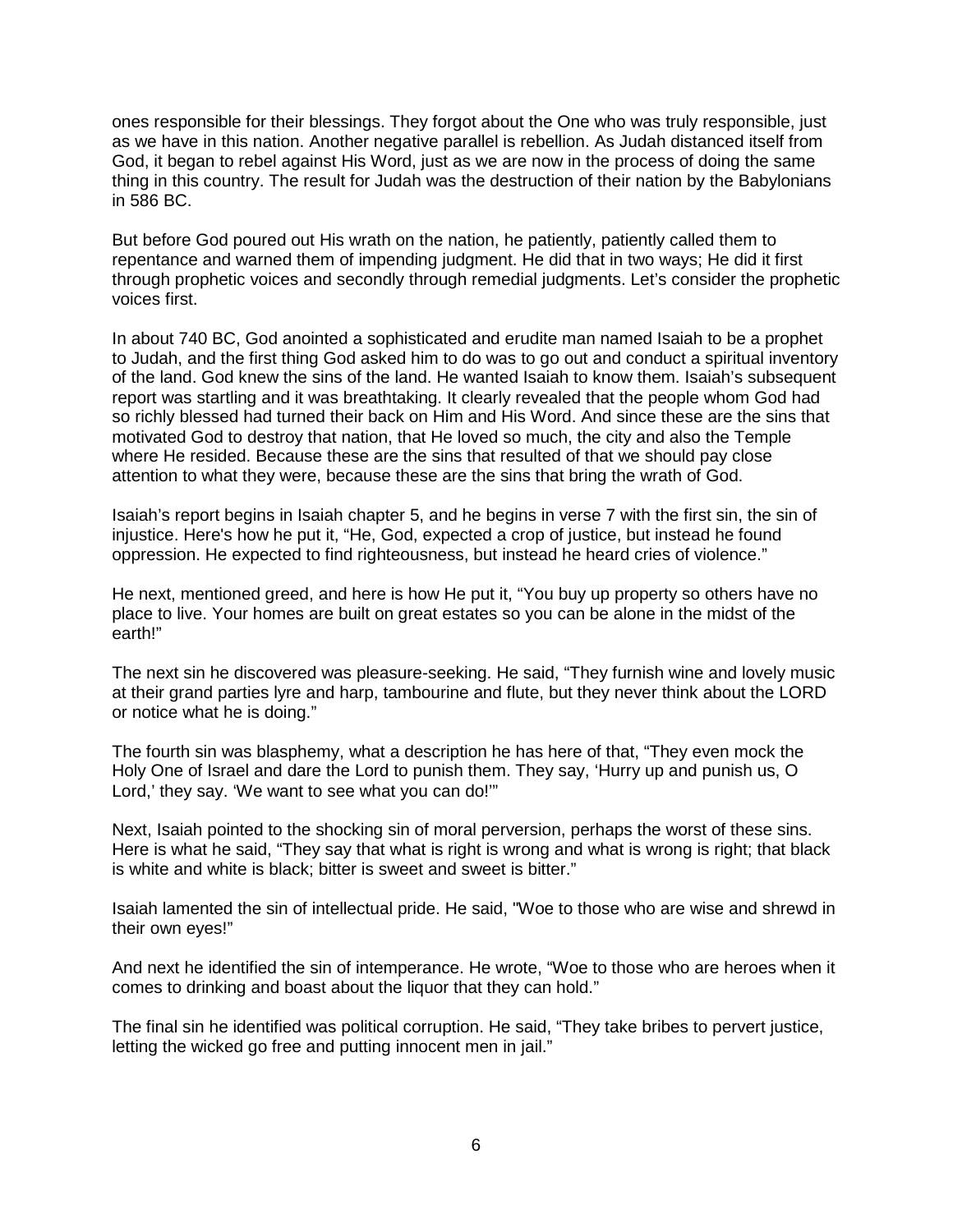Isaiah concluded his list with a summary of sins by identifying the fundamental reason for all of these sins. The fundamental reason, and here it is, he said, "They have thrown away the laws of God and despised the word of the Holy One of Israel." That was the result of all the sins.

And so, the eight sins of Judah that Isaiah reported were: injustice, greed, pleasure seeking, blasphemy, moral perversion, intellectual pride, intemperance and political corruption. All of which he asserted were produced by contempt for the Word of God. Isaiah also reported that all his calls to repentance were met with scoffing and frivolity. Here is how he worded it, He said, "The Lord God called you," speaking of Judah, "to repent, to weep and mourn, to shave your heads in sorrow for your sins, and to wear clothes made of sackcloth to show your remorse. But instead, you sing, and you dance, and you play, and feast and drink. And you say, 'Let us eat, drink, and be merry,' you say: 'What's the difference, for tomorrow we're going to die.'"

Isaiah responded to this crass indifference with a strong warning: "God will send a signal to the nations far away, whistling to those at the ends of the earth, they will come racing toward Jerusalem. Their arrows are sharp; their bows are bent; sparks will fly from their horses' hoofs, the wheels of their chariots will spin like the wind. They roar like lions and pounce upon the prey. They seize my people and carry them off into captivity with none to rescue them."

Sixty years later, God called a young priest named Jeremiah to do the same thing that had requested of Isaiah. He told him to go out and do a spiritual inventory of the sins of Judah. And when he reported back to God, he listed the same sins as Isaiah, but he added three, three that Isaiah did not mention.

The first was immorality. This, of course, had been hinted at in Isaiah's accusation of moral perversion. But Jeremiah got specific, he said, he declared that God had fed His people until they were full, but they thanked Him, God by "committing adultery and lining up at the brothels." "They are well-fed, lusty stallions, each neighing for his neighbor's wife."

Then he mentioned the problem of religious corruption, a horrible sin. He said, "A horrible and shocking thing has happened in this land, the prophets give false prophecies, and the priests rule with an iron hand. Worse yet, my people like it that way!"

And finally he mentioned closed minds. He said, he declared the people do not listen when God speaks. "Their ears are closed, and they cannot hear. They scorn the word of the God. They won't listen at all."

And then Jeremiah concluded his list with three fundamental, shocking summaries. Think about America today. "Their faces are harder than rock." "They have a stubborn and rebellious heart." Hearts full of rebellion. And finally "They do not know how to blush." That is where we are folks.

#### **Closing**

**Dr. Reagan:** Next week, the Lord willing, I will share with you the second half of this presentation when I draw my conclusions about the destiny of our nation.

Specifically, I will consider whether our nation can look forward to renewed greatness or, will it be continuing judgment and ultimate destruction.